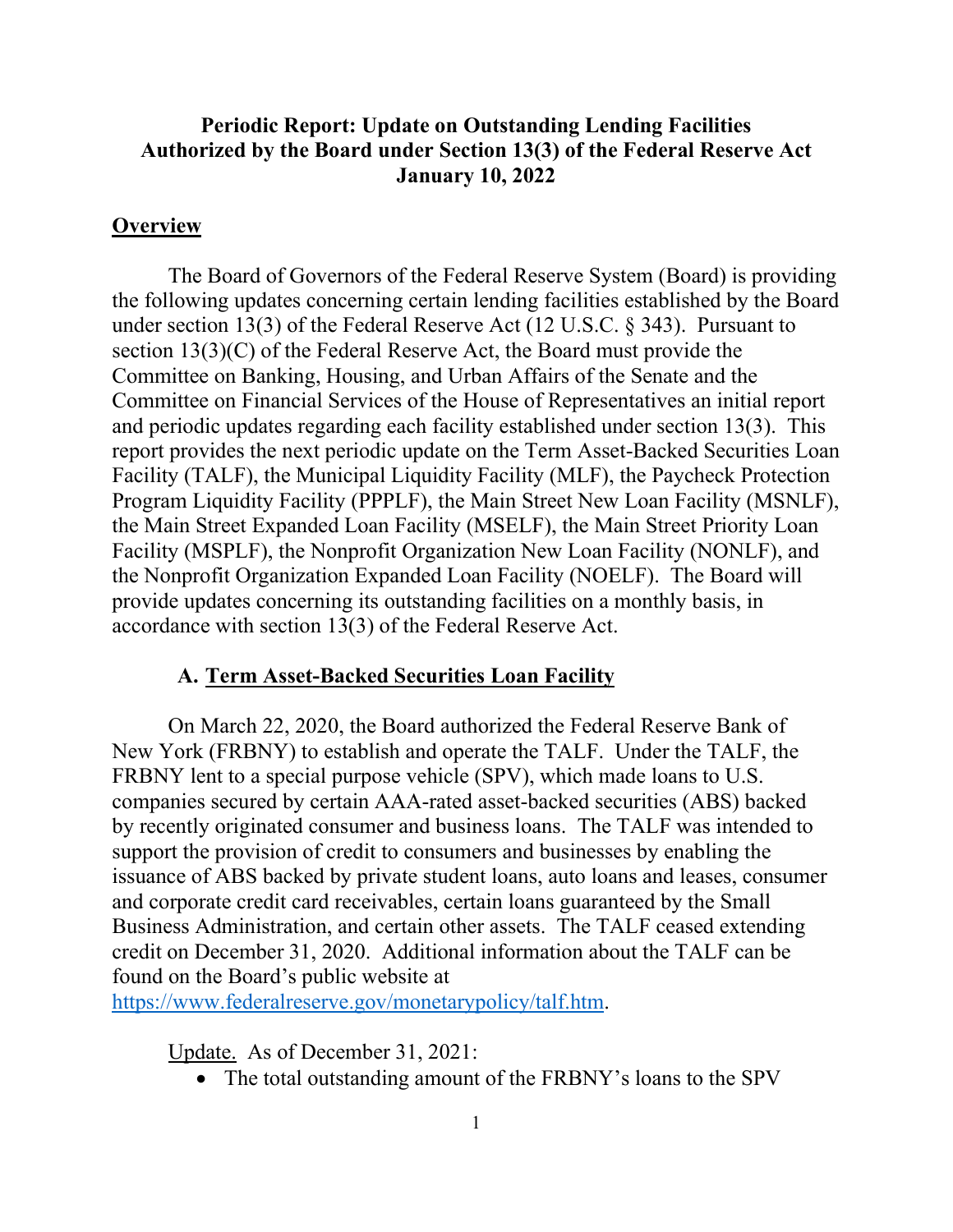under the TALF was \$1,404,879,211.<sup>1</sup>

- The total outstanding amount of loans made by the SPV to eligible borrowers was \$1,346,021,935.
- The total value of the collateral pledged to secure the FRBNY's loans to the SPV was \$2,805,802,972.<sup>2</sup>
- The total value of the collateral pledged to secure the SPV's loans to eligible borrowers was \$1,560,435,727. 3
- The total amount of interest, fees, and other revenue received by the SPV with respect to the TALF, reported on an accrual basis, was \$43,489,883.
- The total amount of interest, fees, and other revenue or items of value received by the FRBNY, reported on an accrual basis, was \$3,812,181.
- As described in the Board's initial report to Congress regarding the TALF, the TALF includes features that are intended to mitigate risk to the Federal Reserve. The Board continues to expect that the TALF will not result in losses to the Federal Reserve.

Additional transaction-specific disclosures regarding the TALF may be found in the attached spreadsheet (Spreadsheet A).4

# **B. Municipal Liquidity Facility**

On April 8, 2020, the Board authorized the establishment of the MLF. The MLF was intended to support lending to state, city, and county governments, certain multistate entities, and other issuers of municipal securities. The Board authorized the FRBNY to operate the MLF. The MLF ceased purchasing eligible notes on December 31, 2020. Additional information about the MLF can be found on the Board's public website at

https://www.federalreserve.gov/monetarypolicy/muni.htm.

<sup>&</sup>lt;sup>1</sup> Loans were extended to the SPV by the FRBNY on the loan closing date.

 $2$  Includes \$1.4 billion equity investment from the Department of the Treasury and interest earned thereon.

 $3$  Reflects the estimated market value of the collateral, based on information from third-party vendors.

<sup>&</sup>lt;sup>4</sup> Transaction-specific disclosures regarding the TALF include the material investors identified to the Board by TALF agents on or before the as-of date. This information may be updated in future reports should the Board receive revised material investor information.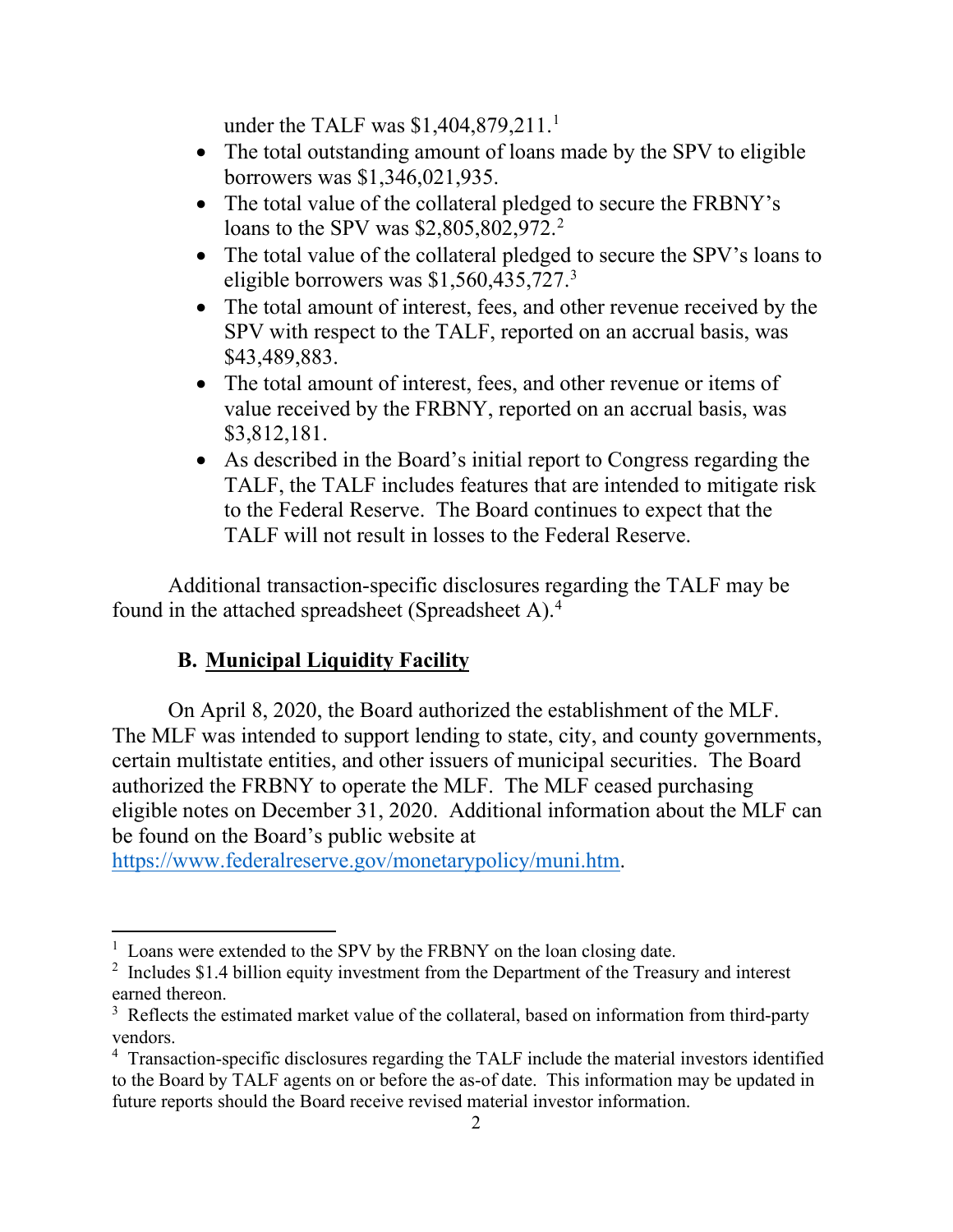Update. As of December 31, 2021:

- The total outstanding amount of the FRBNY's loans to the SPV was \$4,131,090,000. 5
- The total outstanding amount of the notes held by the SPV was \$4,131,090,000.
- The total value of the collateral pledged to secure the FRBNY's loans to the SPV was \$8,498,101,774.<sup>6</sup>
- The total amount of interest, fees, and other revenue received by the SPV with respect to the MLF, reported on an accrual basis, was \$150,192,971.
- The total amount of interest, fees, and other revenue or items of value received by the FRBNY, reported on an accrual basis, was \$6,190,075.
- As described in the Board's initial report to Congress regarding the MLF, the MLF includes features that are intended to mitigate risk to the Federal Reserve. The Board continues to expect that the MLF will not result in losses to the Federal Reserve.

Additional transaction-specific disclosures regarding the MLF may be found in the attached spreadsheet (Spreadsheet B).

# **C. Paycheck Protection Program Liquidity Facility**

On April 8, 2020, the Board authorized each of the 12 Federal Reserve Banks to establish and operate the PPPLF. The PPPLF offered a source of liquidity to financial institution lenders that lend to small businesses through the Small Business Administration's Paycheck Protection Program. The PPPLF ceased extending credit on July 30, 2021. Additional information about the PPPLF can be found on the Board's public website at https://www.federalreserve.gov/monetarypolicy/ppplf.htm.

Update. As of December 31, 2021:

- The total outstanding amount of all advances under the PPPLF was \$33,853,162,435.
- The total value of the collateral pledged to secure outstanding

<sup>&</sup>lt;sup>5</sup> Loans were extended to the SPV by the FRBNY on the basis of settled note purchase transactions.

<sup>&</sup>lt;sup>6</sup> Includes \$4.2 billion equity investment from the Department of the Treasury and interest earned thereon.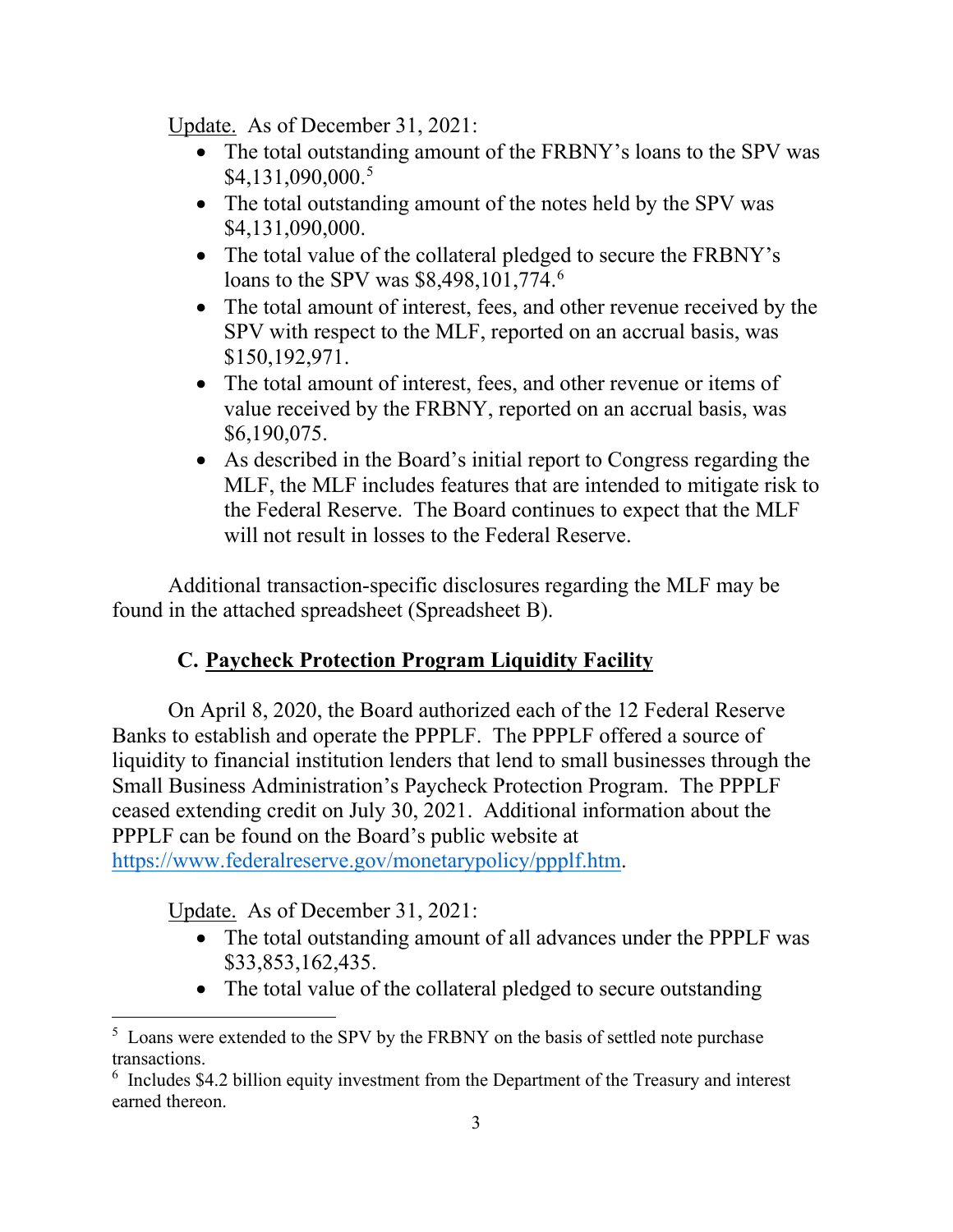advances was \$33,853,162,435.

- The amount of interest, fees, and other revenue or items of value received under the facility, reported on an accrual basis, was \$363,596,806.
- As described in the Board's initial report to Congress regarding the PPPLF, the PPPLF includes features that are intended to mitigate risk to the Federal Reserve. The Board continues to expect that the PPPLF will not result in losses to the Federal Reserve.

Additional transaction-specific disclosures regarding the PPPLF may be found in the attached spreadsheet (Spreadsheet C).

## **D. Main Street Lending Program**

The Board authorized a Main Street Lending Program (MSLP) to support lending to small and medium-sized businesses and nonprofit organizations that were in sound financial condition before the onset of the COVID-19 pandemic. The MSLP includes five facilities: the MSNLF, MSELF, MSPLF, NONLF, and NOELF. The Federal Reserve Bank of Boston (FRBB) established one SPV to manage and operate all five facilities. The MSLP ceased purchasing participations in eligible loans on January 8, 2021.

This periodic update provides aggregate information about the MSLP. Additional information about the MSLP can be found on the Board's public website at https://www.federalreserve.gov/monetarypolicy/mainstreetlending.htm.

Update. As of December 31, 2021:

- The total outstanding amount of the FRBB's loans to the SPV under the MSLP was \$15,477,797,713. 7
- The total value of the collateral pledged to secure the FRBB's loans to the SPV was \$29,409,977,759.<sup>8</sup>

 $7$  Loans were extended to the SPV by the FRBB on the basis of settled transactions.

<sup>&</sup>lt;sup>8</sup> Includes the principal amount outstanding of participations, net of allowance, purchased under the MSNLF in the amount of \$1,794,646,136; purchased under the MSELF in the amount of \$1,283,695,257; purchased under the MSPLF in the amount of \$10,006,988,423; and purchased under the NONLF in the amount of \$13,576,068. No participations were purchased under the NOELF. Also includes equity investment from the Department of the Treasury and related reinvestment earnings of \$15,690,731,466; cash and cash equivalents of \$571,887,264; and interest and other receivables of \$48,453,145. The total collateral value reflects the inclusion of